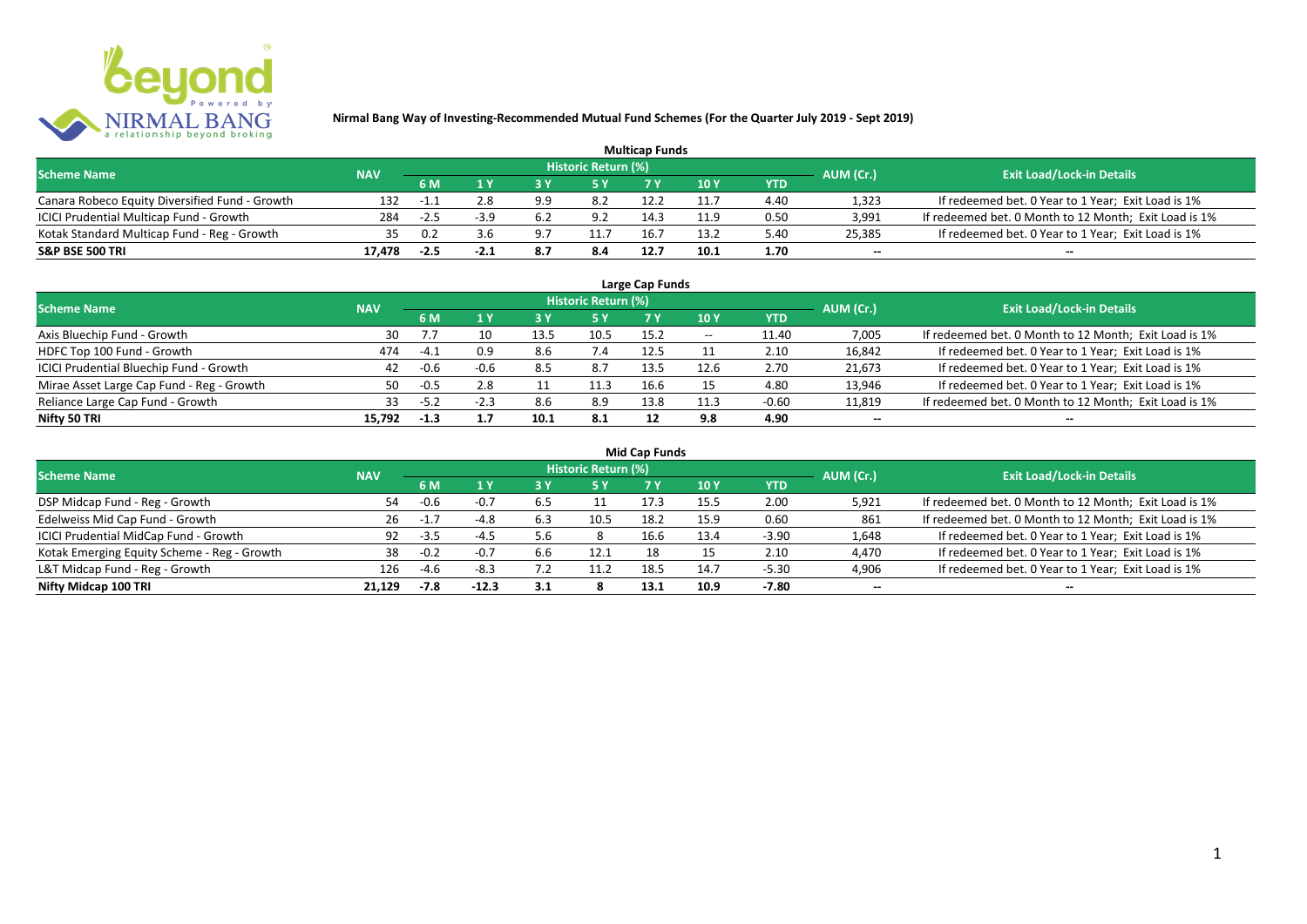

| Large & Midcap                                   |            |      |     |      |                     |      |      |         |                          |                                                    |  |  |  |  |
|--------------------------------------------------|------------|------|-----|------|---------------------|------|------|---------|--------------------------|----------------------------------------------------|--|--|--|--|
| <b>Scheme Name</b>                               | <b>NAV</b> |      |     |      | Historic Return (%) |      |      |         | AUM (Cr.)                | <b>Exit Load/Lock-in Details</b>                   |  |  |  |  |
|                                                  |            | 6 M  |     |      |                     | 7 M  | 10Y  | YTD     |                          |                                                    |  |  |  |  |
| Canara Robeco Emerging Equities - Growth         | 90         | -3., |     | -8.6 | 12.4                | 20.4 | 18.5 | 0.50    | 4,669                    | If redeemed bet. 0 Year to 1 Year; Exit Load is 1% |  |  |  |  |
| Invesco India Growth Opportunities Fund - Growth |            | -0.1 | 0.9 | 10.2 | 10.5                |      |      | 3.60    | 1,659                    | If redeemed bet. 0 Year to 1 Year; Exit Load is 1% |  |  |  |  |
| NIFTY Large Midcap 250 TRI                       | 6.942      | -3.5 |     |      | 9.5                 | 14.4 |      | $-0.80$ | $\overline{\phantom{a}}$ | $\overline{\phantom{a}}$                           |  |  |  |  |

| <b>Focused Funds</b>             |            |        |      |    |                     |      |       |            |                          |                                                       |  |  |  |
|----------------------------------|------------|--------|------|----|---------------------|------|-------|------------|--------------------------|-------------------------------------------------------|--|--|--|
| <b>Scheme Name</b>               | <b>NAV</b> |        |      |    | Historic Return (%) |      |       |            | AUM (Cr.)                | <b>Exit Load/Lock-in Details</b>                      |  |  |  |
|                                  |            | 6 M    |      |    | <b>EV</b>           |      | 10 Y  | <b>YTD</b> |                          |                                                       |  |  |  |
| Axis Focused 25 Fund - Growth    | 28         | 6.0    |      |    | 12.5                | 14.9 | $- -$ | 6.00       | 7.841                    | If redeemed bet. 0 Month to 12 Month; Exit Load is 1% |  |  |  |
| SBI Focused Equity Fund - Growth | 141        |        | 4.2  | 10 | 11.3                |      |       | 6.60       | 5.127                    | If redeemed bet. 0 Year to 1 Year; Exit Load is 1%    |  |  |  |
| S&P BSE 500 TRI                  | 17.478     | $-2.5$ | -2.± |    | 8.4                 | 12.7 | 10.1  | 1.70       | $\overline{\phantom{a}}$ | $- -$                                                 |  |  |  |

|                                                |            |         |         |                     |      | <b>Small Cap Funds</b> |       |          |                          |                                                    |
|------------------------------------------------|------------|---------|---------|---------------------|------|------------------------|-------|----------|--------------------------|----------------------------------------------------|
| <b>Scheme Name</b>                             | <b>NAV</b> |         |         | Historic Return (%) |      |                        |       |          | AUM (Cr.)                | <b>Exit Load/Lock-in Details</b>                   |
|                                                |            | 6 M     |         |                     |      |                        | 10 Y  | YTD      |                          |                                                    |
| Franklin India Smaller Companies Fund - Growth | 49         | $-9.5$  | $-11.4$ |                     | 8.1  | 18.8                   | 15.8  | $-6.70$  | 6,584                    | If redeemed bet. 0 Year to 1 Year; Exit Load is 1% |
| HDFC Small Cap Fund - Growth                   | 39         | $-10.2$ | $-12.1$ |                     | 10.5 | 15.6                   |       | $-7.70$  | 8,209                    | If redeemed bet. 0 Year to 1 Year; Exit Load is 1% |
| L&T Emerging Businesses Fund - Reg - Growth    | 22         | -8.8    | $-14.7$ |                     | 11.4 | $-$                    | $- -$ | $-9.90$  | 5,639                    | If redeemed bet. 0 Year to 1 Year; Exit Load is 1% |
| Nifty Smallcap 100 TRI                         | 6.920      | $-13.7$ | $-20.4$ | $-2.6$              | 2.5  | 8.9                    |       | $-11.70$ | $\overline{\phantom{a}}$ | $-$                                                |

| ELSS Schemes (Tax Saving u/s 80-C)            |                  |        |        |                     |           |            |                                       |            |                          |                                  |  |  |  |
|-----------------------------------------------|------------------|--------|--------|---------------------|-----------|------------|---------------------------------------|------------|--------------------------|----------------------------------|--|--|--|
| <b>Scheme Name</b>                            | <b>NAV</b>       |        |        | Historic Return (%) |           |            |                                       |            | AUM (Cr.)                | <b>Exit Load/Lock-in Details</b> |  |  |  |
|                                               | <b>6M</b><br>1 Y |        |        | 3 Y                 | <b>5Y</b> | <b>7 Y</b> | 10 Y                                  | <b>YTD</b> |                          |                                  |  |  |  |
| Aditya Birla Sun Life Tax Relief 96 - Growth  | 30               | $-3.7$ | $-6.6$ | 7.8                 | 10.6      | 16         | 11.6                                  | $-2.70$    | 8,562                    | Nil                              |  |  |  |
| Axis Long Term Equity Fund - Growth           | 46               | 6.6    | 4.3    |                     | 11.7      | 18.8       | $- -$                                 | 7.00       | 19,236                   | Nil                              |  |  |  |
| IDFC Tax Advantage (ELSS) Fund - Reg - Growth | 53               | $-4.8$ | $-6.5$ |                     | 9.1       |            | 12.9                                  | $-1.40$    | 1,877                    | Nil                              |  |  |  |
| Invesco India Tax Plan - Growth               | 50.              | $-2.4$ | $-2.9$ | 8.1                 | 9.6       | 15.5       | 13.8                                  | 1.10       | 859                      | Nil                              |  |  |  |
| Mirae Asset Tax Saver Fund - Reg - Growth     | 18               | 0.8    | 3.9    | 13.5                | $- -$     | --         | $\hspace{0.05cm}$ – $\hspace{0.05cm}$ | 5.40       | 2,306                    | Nil                              |  |  |  |
| S&P BSE 200 TRI                               | 5,662            | $-1.7$ | $-0.5$ | 9.3                 | 8.8       | 12.8       | 10.2                                  | 2.80       | $\overline{\phantom{a}}$ | $\overline{\phantom{a}}$         |  |  |  |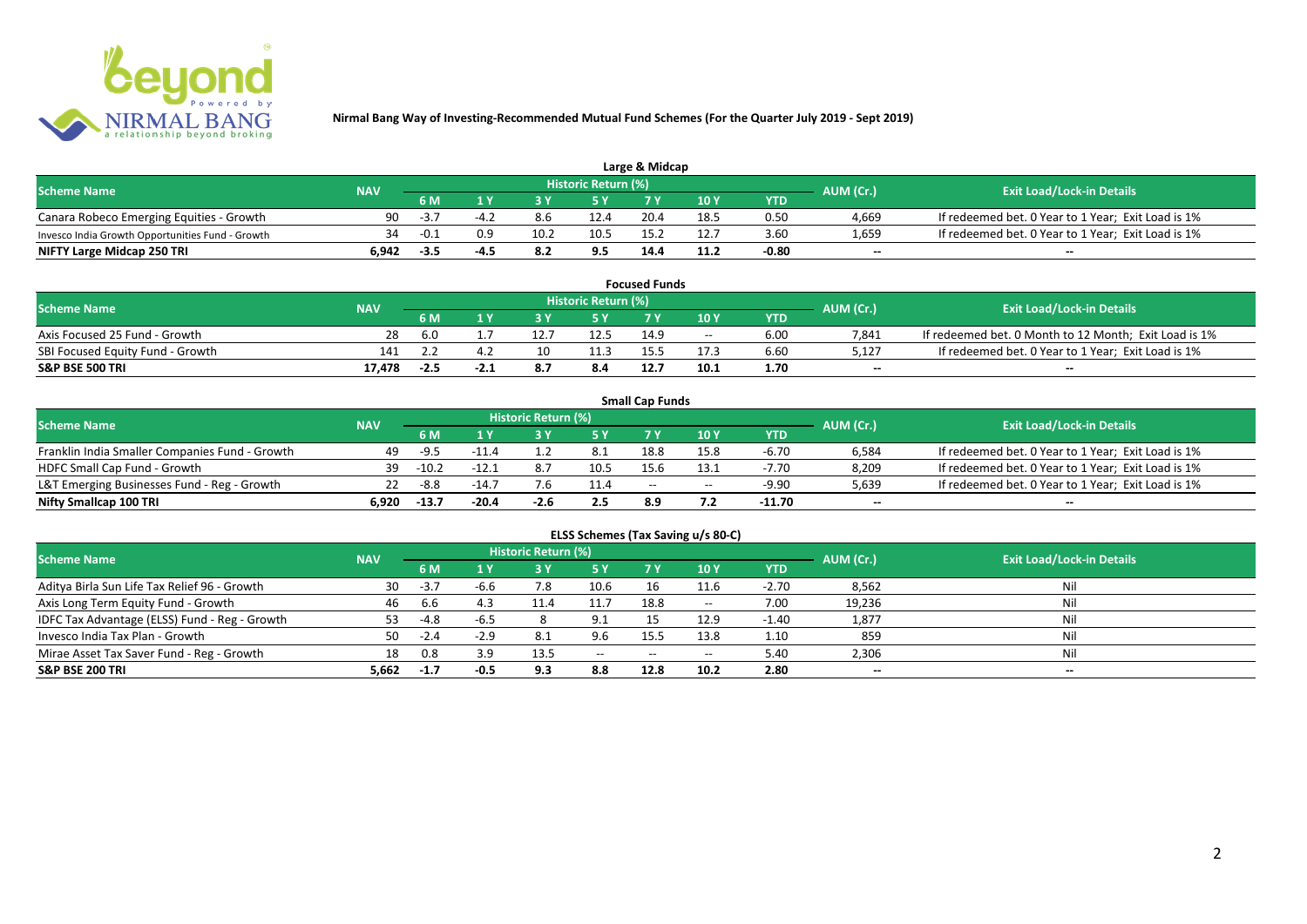

| <b>Contra/Value Fund</b>                  |            |           |                                  |      |      |      |      |         |                          |                                                    |  |  |  |  |
|-------------------------------------------|------------|-----------|----------------------------------|------|------|------|------|---------|--------------------------|----------------------------------------------------|--|--|--|--|
| <b>Scheme Name</b>                        | <b>NAV</b> | AUM (Cr.) | <b>Exit Load/Lock-in Details</b> |      |      |      |      |         |                          |                                                    |  |  |  |  |
|                                           |            | 6 M       |                                  |      |      |      | 10 Y | YTD     |                          |                                                    |  |  |  |  |
| Kotak India EQ Contra Fund - Reg - Growth | 52.        | $-0.9$    | 0.1                              | 10.7 | 9.5  | 13.2 |      | 3.40    | 819                      | If redeemed bet. 0 Year to 1 Year; Exit Load is 1% |  |  |  |  |
| Invesco India Contra Fund - Growth        | 46         | $-4.2$    | $-3.3$                           | 9.9  | 10.9 | 16.7 | 12.9 | $-0.50$ | 3.992                    | If redeemed bet. 0 Year to 1 Year; Exit Load is 1% |  |  |  |  |
| UTI Value Opportunities Fund - Growth     | 60         | $-2.6$    |                                  |      |      | 10.4 | 10.2 | 2.10    | 4,181                    | If redeemed bet. 0 Year to 1 Year; Exit Load is 1% |  |  |  |  |
| S&P BSE 500 TRI                           | 17.478     | $-2.5$    |                                  |      | 8.4  | 12.7 | 10.1 | 1.70    | $\overline{\phantom{a}}$ | $\qquad \qquad$                                    |  |  |  |  |

| Sector/Thematic                                                           |            |        |         |                     |           |      |                                       |            |                          |                                                    |  |  |  |
|---------------------------------------------------------------------------|------------|--------|---------|---------------------|-----------|------|---------------------------------------|------------|--------------------------|----------------------------------------------------|--|--|--|
| <b>Scheme Name</b>                                                        | <b>NAV</b> |        |         | Historic Return (%) |           |      |                                       |            | AUM (Cr.)                | <b>Exit Load/Lock-in Details</b>                   |  |  |  |
|                                                                           |            | 6 M    | 1 Y     | 3 Y                 | <b>5Y</b> |      | 10Y                                   | <b>YTD</b> |                          |                                                    |  |  |  |
| Canara Robeco Consumer Trends Fund - Reg - Growth                         | 40         | 2.0    | 7.4     |                     | 12.8      | 15.9 | 14.7                                  | 5.50       | 329                      | If redeemed bet. 0 Year to 1 Year; Exit Load is 1% |  |  |  |
| Mirae Asset Great Consumer Fund - Growth                                  | 35         | 0.7    | 2.4     | 12.6                | 12        | 16.4 | $\hspace{0.05cm}$ – $\hspace{0.05cm}$ | 1.50       | 804                      | If redeemed bet. 0 Year to 1 Year; Exit Load is 1% |  |  |  |
| <b>ICICI Prudential Technology Fund - Growth</b>                          | 59         | 0.1    | $-3.5$  | 15.5                | 8.6       | 16.9 | 17.1                                  | 4.90       | 450                      | If redeemed bet. 0 Day to 15 Day; Exit Load is 1%  |  |  |  |
| Reliance Pharma Fund - Growth                                             | 144        | $-4.6$ | $-11.7$ | $-0.5$              | 3.9       | 12.4 | 15.8                                  | $-3.70$    | 2,377                    | If redeemed bet. 0 Year to 1 Year; Exit Load is 1% |  |  |  |
| ICICI Prudential Banking and Financial Services Fund -<br>Retail - Growth | 63         | $-1.7$ | 7.3     | 11.5                | 14.2      | 18.5 | 16.5                                  | 3.90       | 3,102                    | If redeemed bet. 0 Day to 15 Day; Exit Load is 1%  |  |  |  |
| Reliance Banking Fund - Growth                                            | 266        | $-4.4$ | 0.1     | 9.5                 | 11.2      | 14.8 | 14.2                                  | 0.60       | 2,776                    | If redeemed bet. 0 Year to 1 Year; Exit Load is 1% |  |  |  |
| <b>S&amp;P BSE 500 TRI</b>                                                | 17.478     | $-2.5$ | $-2.1$  | 8.7                 | 8.4       | 12.7 | 10.1                                  | 1.70       | $\overline{\phantom{a}}$ | $\overline{\phantom{a}}$                           |  |  |  |

| <b>Dynamic Asset Allocation Funds</b>            |            |        |     |                            |                                       |                                       |       |            |                          |                                                         |  |  |  |  |
|--------------------------------------------------|------------|--------|-----|----------------------------|---------------------------------------|---------------------------------------|-------|------------|--------------------------|---------------------------------------------------------|--|--|--|--|
| Scheme Name                                      | <b>NAV</b> |        |     | <b>Historic Return (%)</b> |                                       |                                       |       |            | AUM (Cr.)                | <b>Exit Load/Lock-in Details</b>                        |  |  |  |  |
|                                                  |            | 6 M    | 1 Y | 73 V.                      | 5 Y                                   |                                       | 10Y   | <b>YTD</b> |                          |                                                         |  |  |  |  |
| ICICI Prudential Balanced Advantage Fund - Reg - | 36         |        | 6.4 |                            | 8.8                                   | 12.5                                  |       | 4.90       | 27.468                   | If redeemed bet. 0 Year to 1 Year; Exit Load is 1%      |  |  |  |  |
| Growth                                           |            |        |     | 7.5                        |                                       |                                       |       |            |                          |                                                         |  |  |  |  |
| Invesco India Dynamic Equity Fund - Growth       | 29         | 1.3    | l.8 | 7.5                        |                                       | 12.5                                  | 10.7  | 5.10       | 908                      | If redeemed bet. 0 Month to 3 Month; Exit Load is 0.25% |  |  |  |  |
| Reliance Balanced Advantage Fund - Growth        | 91         | 0.6    | 3.8 | 8.1                        | 7.8                                   | 12.2                                  | 10.7  | 4.10       | 2,314                    | If redeemed bet. 0 Month to 12 Month; Exit Load is 1%   |  |  |  |  |
| SBI Dynamic Asset Allocation Fund - Reg - Growth |            | $-0.5$ | 0.4 | 6.5                        | $\hspace{0.05cm}$ – $\hspace{0.05cm}$ | $\hspace{0.05cm}$ – $\hspace{0.05cm}$ | $- -$ | 1.30       | 683                      | If redeemed bet. 0 Month to 12 Month; Exit Load is 1%   |  |  |  |  |
| NIFTY 50 Hybrid Composite Debt 65:35 Index       | 9.957      | 1.5    | 5.8 | 9.3                        | 8.6                                   |                                       | 9.5   | 6.20       | $\overline{\phantom{a}}$ | $- -$                                                   |  |  |  |  |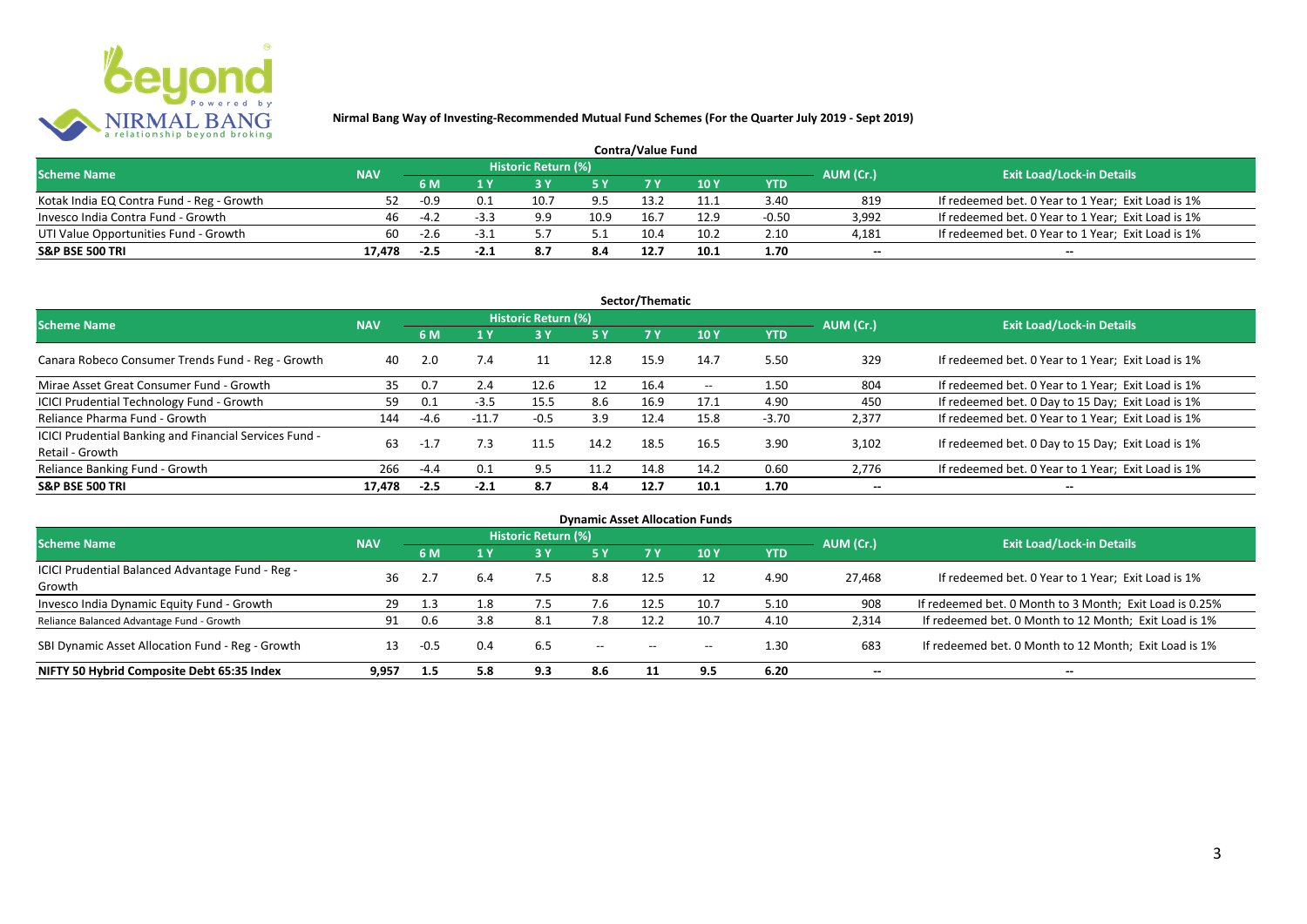

| <b>Hybrid Aggressive</b>                        |            |        |     |                            |       |       |      |      |                          |                                                       |  |  |  |  |
|-------------------------------------------------|------------|--------|-----|----------------------------|-------|-------|------|------|--------------------------|-------------------------------------------------------|--|--|--|--|
| <b>Scheme Name</b>                              | <b>NAV</b> |        |     | <b>Historic Return (%)</b> |       |       |      |      | AUM (Cr.)                | <b>Exit Load/Lock-in Details</b>                      |  |  |  |  |
|                                                 |            | 6 M    | 1 Y |                            |       | 7 Y   | 10Y  | YTD  |                          |                                                       |  |  |  |  |
| HDFC Hybrid Equity Fund - Growth                | 53         | $-1.3$ |     |                            | 4.6   | 10.1  |      | 3.20 | 20,696                   | If redeemed bet. 0 Year to 1 Year; Exit Load is 1%    |  |  |  |  |
| ICICI Prudential Equity & Debt Fund - Growth    | 131        | $-0.8$ | 0.6 | $\cdot$ .4                 | 9.3   | 14.4  | 13.4 | 2.60 | 23,288                   | If redeemed bet. 0 Year to 1 Year; Exit Load is 1%    |  |  |  |  |
| Mirae Asset Hybrid - Equity Fund - Reg - Growth | 15         | ີ . 1  | 4.3 | 9.6                        | $- -$ | $- -$ |      | 4.70 | 2,429                    | If redeemed bet. 0 Year to 1 Year; Exit Load is 1%    |  |  |  |  |
| SBI Equity Hybrid Fund - Growth                 | 137        |        |     | Q 1                        | 10.2  | 15.2  | 11.7 | 6.80 | 29,354                   | If redeemed bet. 0 Month to 12 Month; Exit Load is 1% |  |  |  |  |
| Canara Robeco Equity Hybrid Fund - Growth       | 158        | 0.4    | 4.4 | 8.1                        | 9.4   | 13.7  | 12.2 | 4.80 | 2,341                    | If redeemed bet. 0 Year to 1 Year; Exit Load is 1%    |  |  |  |  |
| NIFTY 50 Hybrid Composite Debt 65:35 Index      | 9.957      | 1.5    | 5.8 | 9.3                        | 8.6   |       | 9.5  | 6.20 | $\overline{\phantom{a}}$ | $- -$                                                 |  |  |  |  |

| <b>Arbitrage Fund</b>                      |            |     |  |                     |     |  |     |            |           |                                                         |  |  |  |  |
|--------------------------------------------|------------|-----|--|---------------------|-----|--|-----|------------|-----------|---------------------------------------------------------|--|--|--|--|
| <b>Scheme Name</b>                         | <b>NAV</b> |     |  | Historic Return (%) |     |  |     |            | AUM (Cr.) | <b>Exit Load/Lock-in Details</b>                        |  |  |  |  |
|                                            |            | l M |  | 6 M                 |     |  |     | <b>YTD</b> |           |                                                         |  |  |  |  |
| IDFC Arbitrage Fund - Reg - Growth         | 24         | 3.9 |  |                     |     |  |     | 6.60       | 9.198     | If redeemed bet. 0 Month to 1 Month; Exit Load is 0.25% |  |  |  |  |
| Kotak Equity Arbitrage Fund - Reg - Growth |            |     |  |                     | .b. |  | 6.2 | 6.30       | 15,630    | If redeemed bet. 0 Day to 30 Day; Exit Load is 0.25%    |  |  |  |  |
| Reliance Arbitrage Fund - Growth           | 20         |     |  |                     |     |  |     | 6.50       | 8.937     | If redeemed bet. 0 Month to 1 Month; Exit Load is 0.25% |  |  |  |  |

| <b>Equity Saver</b>                      |            |     |              |                     |        |                                       |       |        |                          |                                                       |
|------------------------------------------|------------|-----|--------------|---------------------|--------|---------------------------------------|-------|--------|--------------------------|-------------------------------------------------------|
| <b>Scheme Name</b>                       | <b>NAV</b> |     |              | Historic Return (%) |        |                                       |       |        | AUM (Cr.)                | <b>Exit Load/Lock-in Details</b>                      |
|                                          |            | 6 M |              |                     |        |                                       | 10 Y  | YTD    |                          |                                                       |
| Axis Equity Saver Fund - Reg - Growth    |            |     |              |                     | $- -$  | $- -$                                 | $- -$ | 5.10   | 765                      | If redeemed bet. 0 Month to 12 Month; Exit Load is 1% |
| HDFC Equity Savings Fund - Growth        |            | 0.4 | 2.9          |                     | 7.6    | 8.8                                   |       | 3.30   | 4,910                    | If redeemed bet. 0 Year to 1 Year; Exit Load is 1%    |
| Kotak Equity Savings Fund - Reg - Growth | IД         | 1.9 | 4.3          |                     | $- -$  | $\hspace{0.05cm}$ – $\hspace{0.05cm}$ | --    | 3.80   | 1,950                    | If redeemed bet. 0 Year to 1 Year; Exit Load is 1%    |
| CRISIL Hybrid 50+50 - Moderate Index*    | $- -$      | $-$ | $\mathbf{m}$ | $- -$               | $\sim$ | $- -$                                 | $- -$ | $\sim$ | $\overline{\phantom{a}}$ | $\qquad \qquad$                                       |

| <b>Liquid Funds</b>                       |            |                |     |                     |       |       |            |                          |                          |                                  |  |
|-------------------------------------------|------------|----------------|-----|---------------------|-------|-------|------------|--------------------------|--------------------------|----------------------------------|--|
| <b>Scheme Name</b>                        | <b>NAV</b> |                |     | Historic Return (%) |       |       | <b>YTM</b> | Avg                      | AUM (Cr.)                | <b>Exit Load/Lock-in Details</b> |  |
|                                           |            | 1 <sub>W</sub> | 2 W | 1 M                 | 3 M   | 1Y    |            | <b>Maturity</b>          |                          |                                  |  |
| Axis Liquid Fund - Growth                 | 2,131      | -4.9           |     |                     | - 6.2 |       | 5.59       | 0.10                     | 29,296                   | Nil                              |  |
| IDFC Cash Fund - Reg - Growth             | 2,326      | 4.7            |     |                     | 5.9   |       | 5.44       | 0.07                     | 12,065                   | Nil                              |  |
| Kotak Liquid Scheme - Reg - Growth        | 3,889      | 4.7            |     |                     |       |       | 5.62       | 0.10                     | 31,996                   | Nil                              |  |
| Mirae Asset Cash Management Fund - Growth | 2,011      | 4.8            |     |                     | 6.1   |       | 5.6        | 0.07                     | 4,157                    | Nil                              |  |
| <b>CRISIL Liquid Fund Index</b>           | $\sim$     | 5.1            |     | 5.8                 | -6.4  | $- -$ | $- -$      | $\overline{\phantom{a}}$ | $\overline{\phantom{a}}$ | $-$                              |  |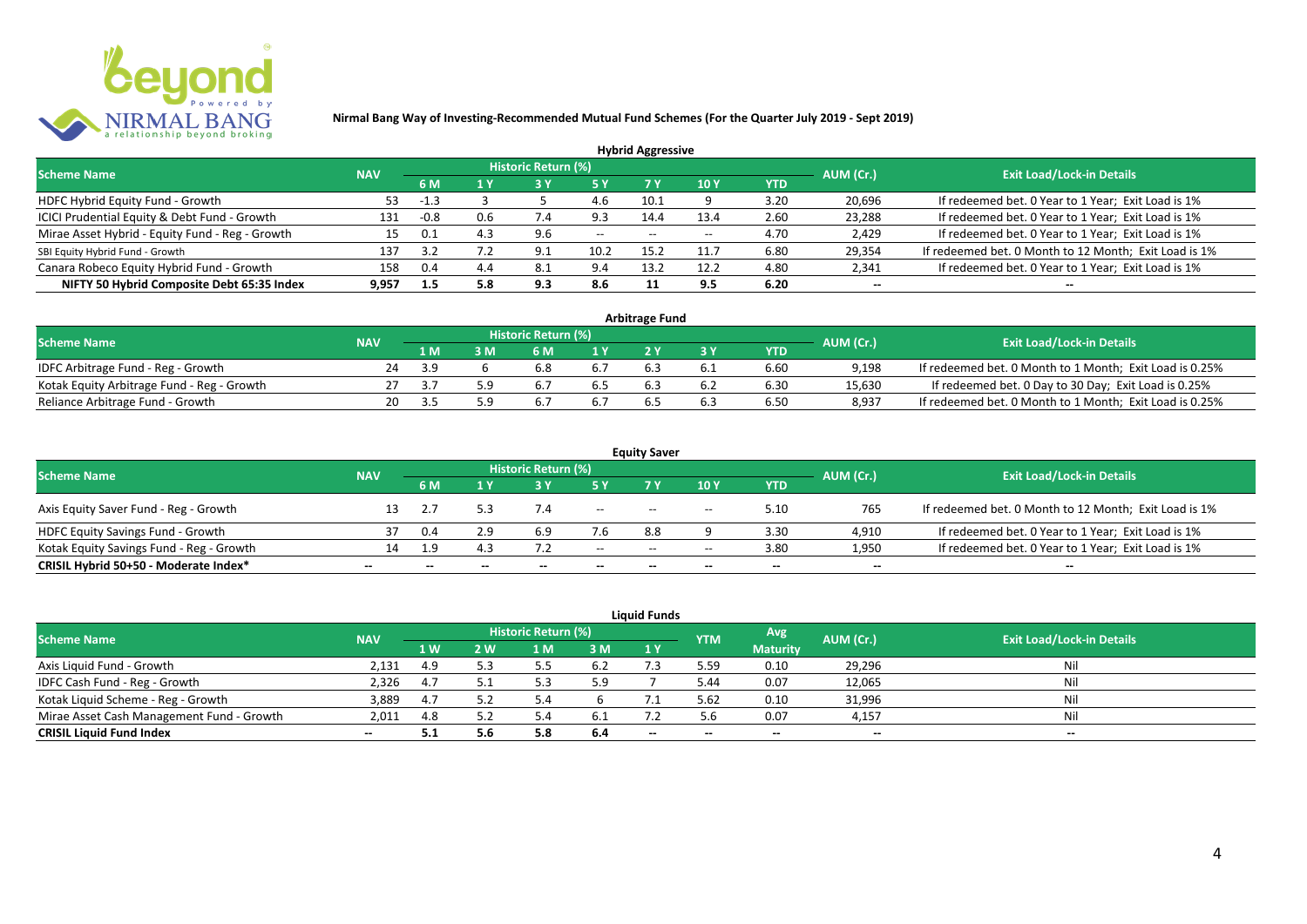

| <b>Ultra Short Fund</b>                       |            |       |     |                            |     |       |                 |                          |                          |                                  |
|-----------------------------------------------|------------|-------|-----|----------------------------|-----|-------|-----------------|--------------------------|--------------------------|----------------------------------|
| <b>Scheme Name</b>                            | <b>NAV</b> |       |     | <b>Historic Return (%)</b> |     |       | <b>YTM</b>      | Avg                      | AUM (Cr.)                | <b>Exit Load/Lock-in Details</b> |
|                                               |            | '1 M. | 3 M | 6 M                        |     | 3 Y   |                 | <b>Maturity</b>          |                          |                                  |
| HDFC Ultra Short Term Fund - Reg - Growth     |            | 6.3   | 7.9 | 8.1                        | $-$ | $- -$ | 6.31            | 0.40                     | 8,309                    | Nil                              |
| IDFC Ultra Short Term Fund - Reg - Growth     |            | 6.5   |     | 8.3                        | 8.6 | $- -$ | 6.15            | 0.45                     | 3,668                    | Nil                              |
| SBI Magnum Ultra Short Duration Fund - Growth | 4,300      | 6.6   |     | 8.1                        | 8.5 |       | 6.45            | 0.47                     | 9,411                    | Nil                              |
| <b>NIFTY Ultra Short Duration Debt Index</b>  | 3,925      | -6.1  |     |                            | 8.5 | 7.6   | $\qquad \qquad$ | $\overline{\phantom{a}}$ | $\overline{\phantom{a}}$ | $\overline{\phantom{a}}$         |

| <b>Money Market Fund</b>                                   |            |      |     |                            |                          |           |            |                        |                          |                                  |
|------------------------------------------------------------|------------|------|-----|----------------------------|--------------------------|-----------|------------|------------------------|--------------------------|----------------------------------|
| <b>Scheme Name</b>                                         | <b>NAV</b> |      |     | <b>Historic Return (%)</b> |                          |           | <b>YTM</b> | Avg<br><b>Maturity</b> | AUM (Cr.)                | <b>Exit Load/Lock-in Details</b> |
|                                                            |            | 1 M  | 3M  | 6 M                        | 1Y                       | <b>3Y</b> |            |                        |                          |                                  |
| Aditya Birla Sun Life Money Manager Fund - Reg -<br>Growth | 260        | 6.3  | 8.4 | 8.5                        | 8.7                      | 7.6       | 6.04       | 0.45                   | 12,746                   | Nil                              |
| ICICI Prudential Money Market Fund - Reg - Growth          | 269        | -6.4 | 8   | 8.2                        | 8.4                      | 7.4       | 6.14       | 0.45                   | 9,688                    | Nil                              |
| Reliance Money Market Fund - Growth                        | 2,932      | 6.3  | 8.1 | 8.4                        | 8.7                      |           | 6.11       | 0.38                   | 3,074                    | Nil                              |
| UTI Money Market Fund - Reg - Growth                       | 2,180      | 6.1  | 8.1 | 8.3                        | 8.5                      | 7.5       | 6.16       | 0.49                   | 6,584                    | Nil                              |
| <b>CRISIL Liquid Fund Index</b>                            | $- -$      | 5.8  | 6.4 | $\overline{\phantom{a}}$   | $\overline{\phantom{a}}$ | --        | $\!-$      | $\sim$                 | $\overline{\phantom{a}}$ | $\overline{\phantom{a}}$         |

| Short Term Fund                                 |            |     |     |                     |      |  |            |                 |           |                                  |
|-------------------------------------------------|------------|-----|-----|---------------------|------|--|------------|-----------------|-----------|----------------------------------|
| <b>Scheme Name</b>                              | <b>NAV</b> |     |     | Historic Return (%) |      |  | <b>YTM</b> | <b>Avg</b>      | AUM (Cr.) | <b>Exit Load/Lock-in Details</b> |
|                                                 |            | 1 M |     | 6 M                 | 1 V  |  |            | <b>Maturity</b> |           |                                  |
| HDFC Short Term Debt Fund - Growth              |            | 6.4 |     |                     | 9.8  |  | .45        | 2.66            | 8,488     | Nil                              |
| IDFC Bond Fund - Short Term Plan - Reg - Growth | 40         | 6.9 | 10  |                     | 10.5 |  | 6.96       | 2.12            | 9,643     | Nil                              |
| Kotak Bond Short Term Plan - Reg - Growth       | 36         |     | 8.9 |                     | 10   |  | '.51       | 2.60            | 9,607     | Nil                              |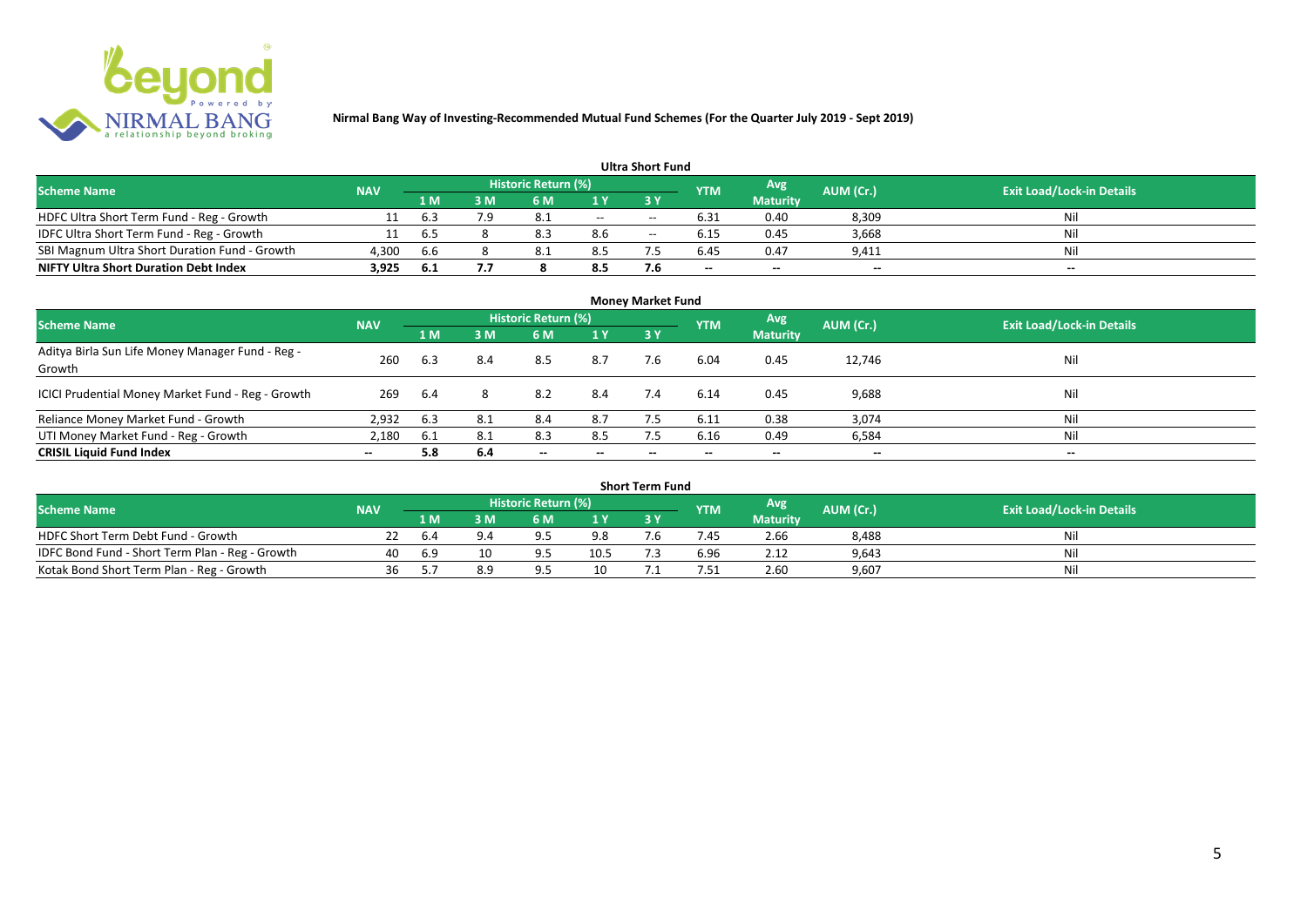

| <b>Low Duration Fund</b>                  |            |     |  |                     |     |  |            |                 |           |                                  |
|-------------------------------------------|------------|-----|--|---------------------|-----|--|------------|-----------------|-----------|----------------------------------|
| <b>Scheme Name</b>                        | <b>NAV</b> |     |  | Historic Return (%) |     |  | <b>YTM</b> | Avg             | AUM (Cr.) | <b>Exit Load/Lock-in Details</b> |
|                                           |            | 1 M |  | 6 M.                |     |  |            | <b>Maturity</b> |           |                                  |
| <b>HDFC Low Duration Fund - Growth</b>    | 41.        | 6.4 |  |                     | 8.3 |  | 6.81       | 0.99            | 15,626    | Ni                               |
| Canara Robeco Savings Fund - Reg - Growth | 30         | 6.3 |  | 8.3                 | 8.5 |  | 6.33       | 0.79            | 1,051     | Ni                               |
| IDFC Low Duration Fund - Reg - Growth     | 28         | 6.8 |  | 8.5                 | 8.8 |  | 6.35       | 0.81            | 4.587     | Ni                               |

| <b>Banking &amp; PSU Bond Funds</b>            |            |     |      |                     |      |                |            |                 |                  |                                  |
|------------------------------------------------|------------|-----|------|---------------------|------|----------------|------------|-----------------|------------------|----------------------------------|
| <b>Scheme Name</b>                             | <b>NAV</b> |     |      | Historic Return (%) |      |                | <b>YTM</b> | Avg             | <b>AUM (Cr.)</b> | <b>Exit Load/Lock-in Details</b> |
|                                                |            | 1 M | 3 M. | 6 M                 | 1 Y  |                |            | <b>Maturity</b> |                  |                                  |
| HDFC Banking and PSU Debt Fund - Reg - Growth  |            |     | 9.8  | 10                  | 10.8 |                | 7.79       | 2.78            | 3.403            | Nil                              |
| Kotak Banking and PSU Debt Fund - Reg - Growth | 44         | 4.9 | 8.8  |                     |      | ה ד            | '.47       | 3.61            | 2,621            | Nil                              |
| IDFC Banking & PSU Debt Fund - Reg - Growth    |            | 6.9 | 11:  | 10.9                | 12.9 | 70<br>$\Omega$ | 7.16       | 3.39            | 9,183            | Nil                              |

| <b>Corporate Bond Funds</b>                         |            |      |     |                     |              |     |            |                 |           |                                  |
|-----------------------------------------------------|------------|------|-----|---------------------|--------------|-----|------------|-----------------|-----------|----------------------------------|
| <b>Scheme Name</b>                                  | <b>NAV</b> |      |     | Historic Return (%) |              |     | <b>YTM</b> | <b>Avg</b>      | AUM (Cr.) | <b>Exit Load/Lock-in Details</b> |
|                                                     |            | 1 M  | 3 M | 6 M                 | $\sqrt{1}$ V |     |            | <b>Maturity</b> |           |                                  |
| ICICI Prudential Corporate Bond Fund - Reg - Growth | 20         | 6.7  | 9.2 | 9.9                 | 9.9          |     | 7.22       | 2.28            | 9,002     | Nil                              |
| HDFC Corporate Bond Fund - Growth                   |            | -3.1 |     | 10.7                | 11.2         | 7.8 | 7.26       | 4.08            | 12,910    | Ni!                              |
| Kotak Corporate Bond Fund - Std - Growth            | 2,583      |      | 9.8 | 9.8                 |              |     |            | 1.59            | 2,448     | Nil                              |